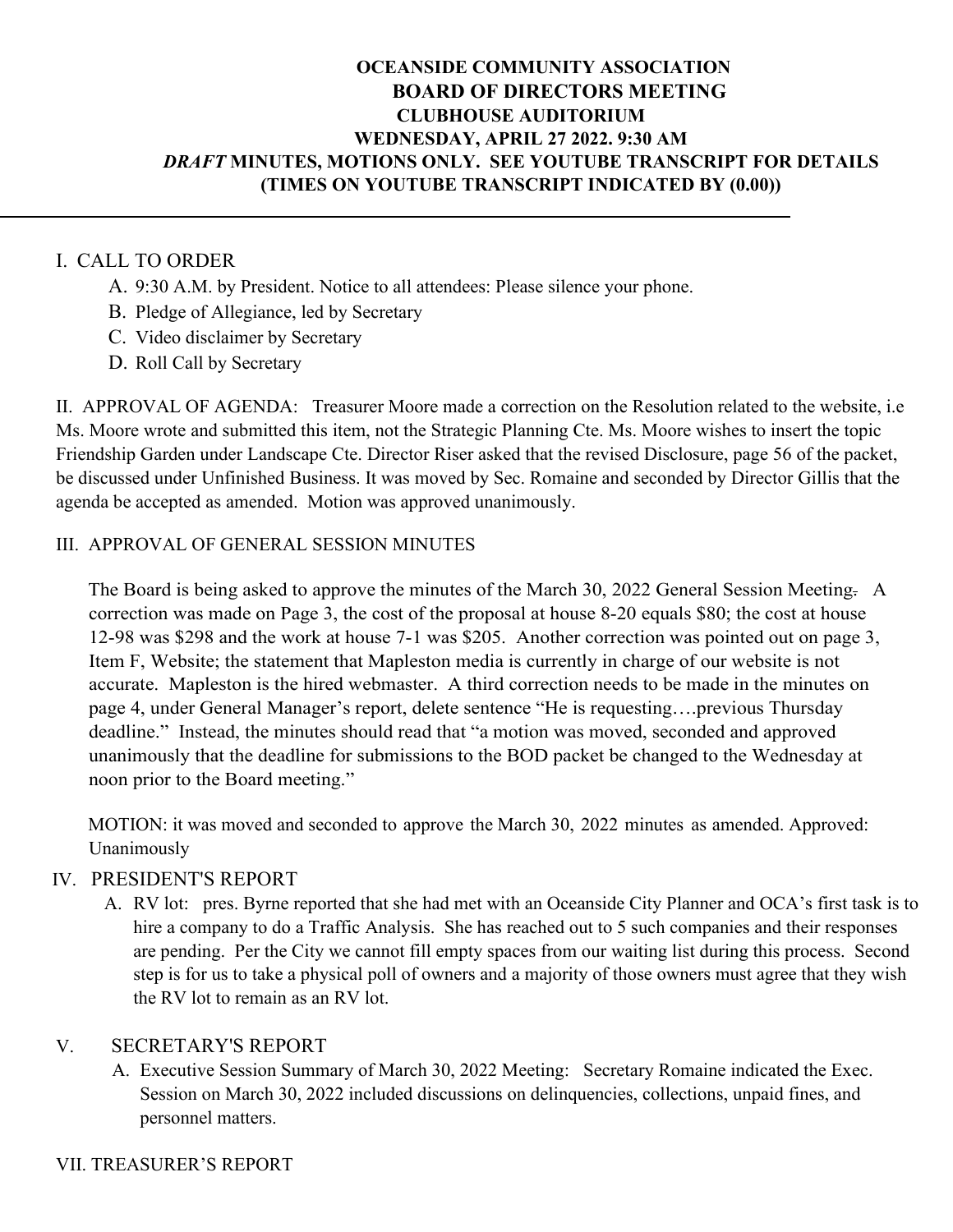# Financial Report

Acknowledgement of draft Financials of march presented at the April 18<sup>th</sup> Finance Cte meeting. Treasuer Moore reported that draft financials will be submitted each month to the Finance Cte and recommendations/changes made. This packet then goes to the full Board as a draft and is only considered "Final" after approved by the BOD. After that, they will be labelled "Final." A correction was pointed out on page 7, \$30,562 labelled as a YTD Variance is incorrect. It should be \$4,621. The 2021 Audit has not yet been completed and a 4-month extension has been filed.

RESOLVED: It was moved by VP Bishop and seconded by Director Gillis that the President's, Secretary's and Treasurer's reports be accepted. Motion was approved unanimously.

## VIII. HOMEOWNER COMMENTS

## (3 minutes per person)

A 30-minute time limit on homeowner comments as permitted by Davis-Stirling. Homeowner comments included comments related to the Website Cte and the document that was recently submitted by a board member. Another homeowner addressed equalization and carport maintenance. Water damage to the Billiards room was addressed by another owner. RV usage was a topic also; as well as the use of Round Up by our landscaping company.

## IX UNFINISHED BUSINESS

A) Solar Energy Update,

Scott Humberstone reported that SDG& E has extended their permit for this project. We are waiting for them to schedule their next step in this process.

- B) Small alcove update Secretary Romaine reported that the OCA Senior financial Resource Center (office in the corner of the Clubhouse lobby) is being transformed into an area where any resident of our community can find information on utility discounts for seniors, a computer to access the internet. The committee has set a date of June  $1<sup>st</sup>$  as to when they wish to be open.
- C) Clarify committee roles when it involves the reserves (Scott)
- D) Community calendar (KB, AR)
- E) LLC procedures (Scott/office)
- F). Security system (Scott/Fernando) pages 20-36
- G) Mediation update (SG)

## X. NEW BUSINESS

- A) Ad-Hoc Committee on improvements to nomination process. (KB &SR)
- B) Robert rules (SG) pages 37-39
- C) Code of conduct (KB) pages 40-43
- D) Google Forms (SR)
- E) Changing the next month Board meeting to May 24th. Tuesday (Is PC available? All others, including staff are agreeable)
- F) Changing September date for BOD meeting (SR)
- G) Strategic planning committee resolution for Website (PM) page 44

Break. (10 minutes)